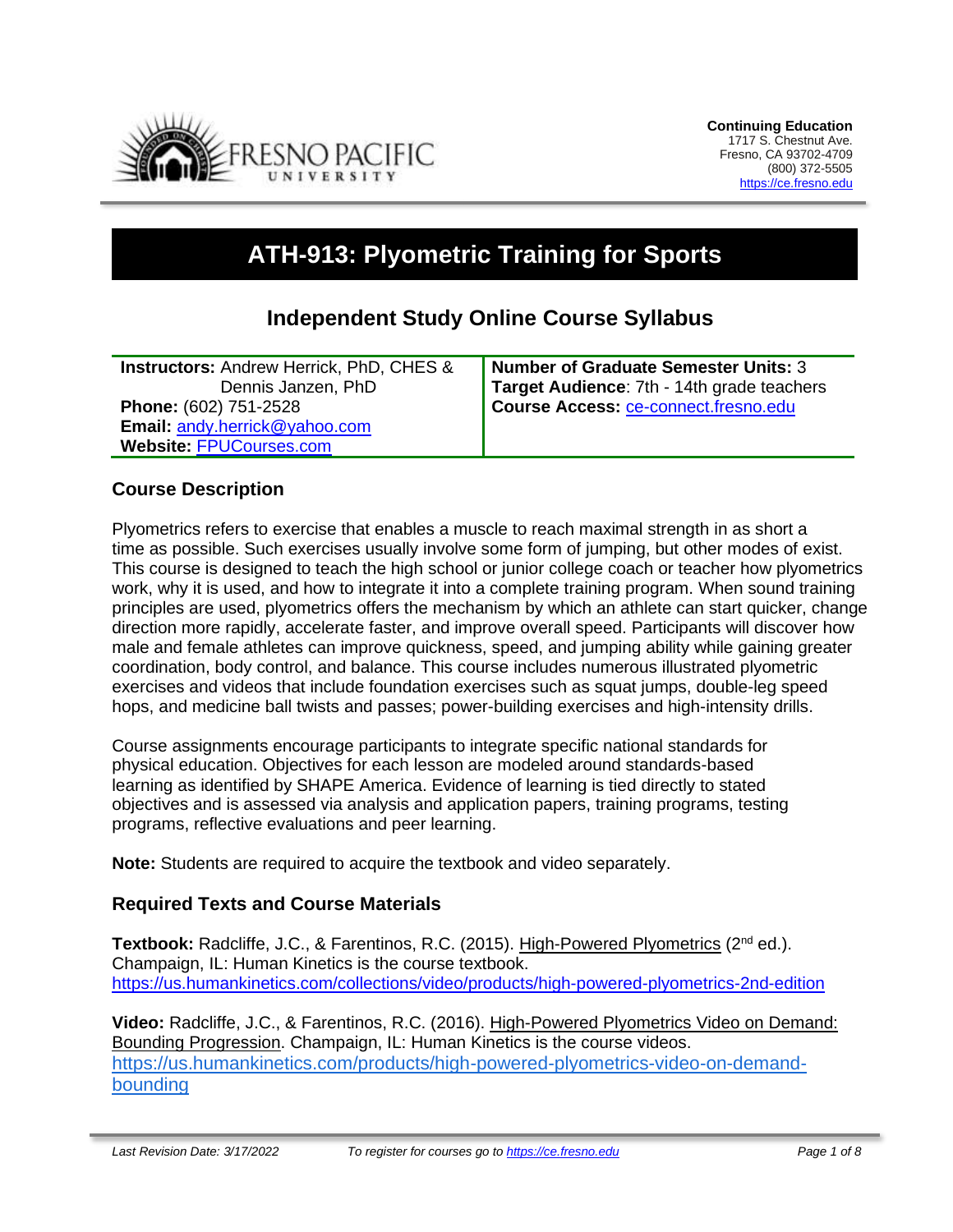**Note:** Students are responsible for purchasing their own textbook and video, analyzing the content, and applying what they learned to the course assignments. You should order the book and video on demand directly from the publisher, so you have access to both.

**Online Resources:** Relevant online resources that support the course content and encourage further investigation will be available throughout the course assignments. Active hyperlinks are utilized throughout the course and will link to the appropriate information when clicked. These include videos, podcasts, worksheets, online activities, journal articles and other resources.

**Moodle:** Moodle is a web-based learning management system used to support flexible teaching and learning in both face-to-face and distance courses (e-learning). [https://moodle.org](https://moodle.org/) //<https://moodle.org/demo> // [https://docs.moodle.org](https://docs.moodle.org/)

# **Course Dates**

Self-paced; students may enroll at any time and take up to one year, from the date of registration, to complete assignments. Students may complete assignments in no less than three weeks for a 3 unit course (one week per unit).

# **National Standards Addressed in This Course**

#### **National Board for Professional Teaching Standards (NBPTS)**

[\(http://www.nbpts.org/standards-five-core-propositions/\)](http://www.nbpts.org/standards-five-core-propositions/)

First published in 1989 and updated in 2016, *[What Teachers Should Know and Be Able to Do](http://www.accomplishedteacher.org/)* articulates the National Board's Five Core Propositions for teaching. The Five Core Propositions comparable to medicine's Hippocratic Oath — set forth the profession's vision for accomplished teaching. Together, the propositions form the basis of all National Board Standards and the foundation for National Board Certification. Course assignments have been designed so students can demonstrate excellence against these professional teaching standards whenever possible.

- Proposition 1: Teachers are committed to students and their learning
- Proposition 2: Teachers know the subject they teach and how to teach those subjects to students
- Proposition 3: Teachers are responsible for managing and monitoring student learning
- Proposition 4: Teachers think systematically about their practice and learn from experience
- Proposition 5: Teachers are members of learning communities

#### **National Physical Education Standards by SHAPE America**

[\(www.shapeamerica.org/standards/pe/index.cfm\)](http://www.shapeamerica.org/standards/pe/index.cfm)

The following content standards defined by SHAPE America specify what students should know and be able to do as result of a quality physical education program. States and local school districts across the country use the National Standards to develop or revise existing standards, frameworks and curricula. Participants are asked to apply these standards in their teaching practices and demonstrate them within their coursework.

- SHAPE 1 The physically literate individual demonstrates competency in a variety of motor skills and movement patterns.
- SHAPE 2 The physically literate individual applies knowledge of concepts, principles, strategies and tactics related to movement and performance.
- SHAPE 3 The physically literate individual demonstrates the knowledge and skills to achieve and maintain a health-enhancing level of physical activity and fitness.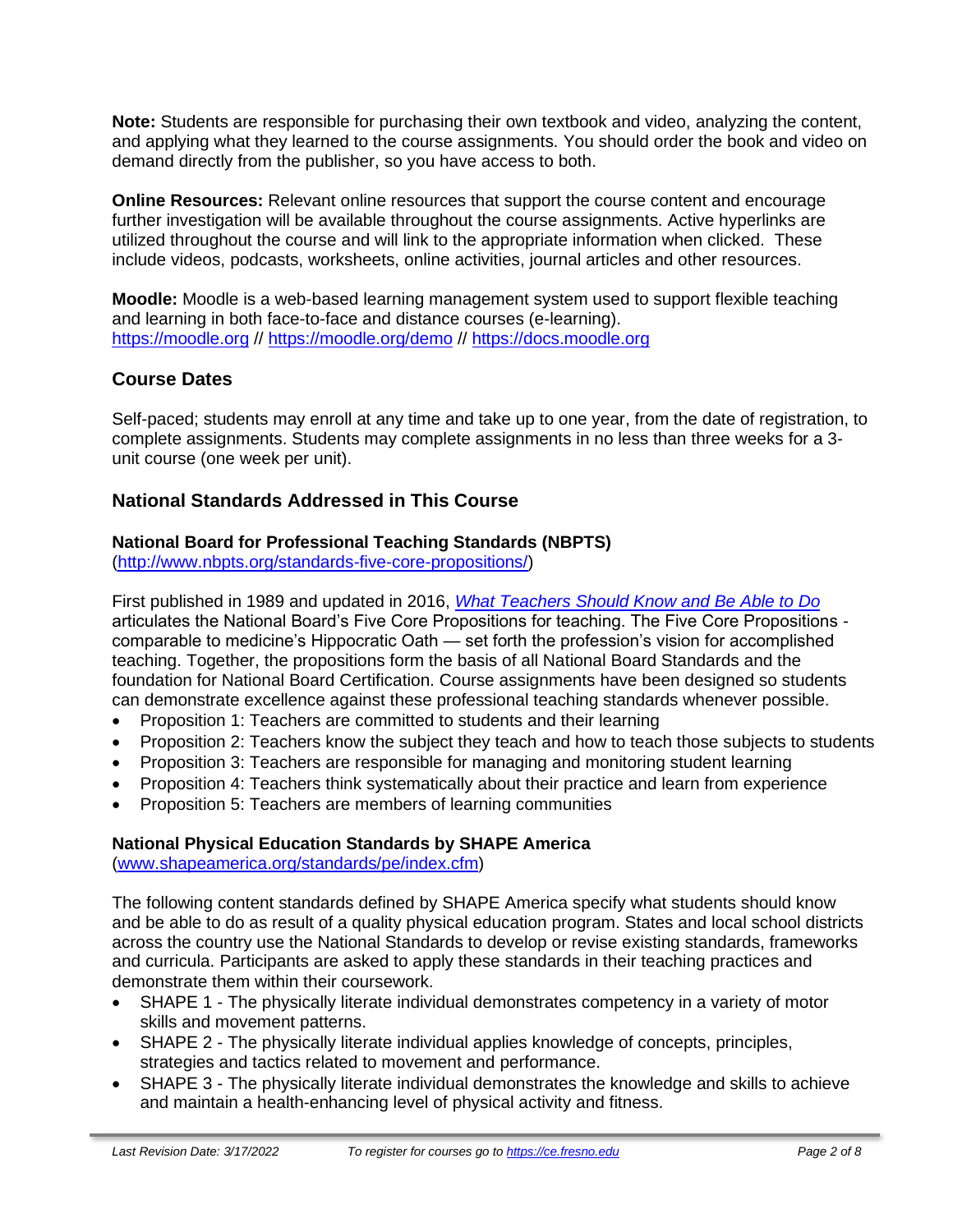- SHAPE 4 The physically literate individual exhibits responsible personal and social behavior that respects self and others.
- SHAPE 5 The physically literate individual recognizes the value of physical activity for health, enjoyment, challenge, self-expression and/or social interaction.

## **Common Core State Standards (CCSS)** [\(www.corestandards.org\)](http://www.corestandards.org/)

The Common Core State Standards provide a consistent, clear understanding of what students are expected to learn, so teachers and parents know what they need to do to help them. The standards are designed to be robust and relevant to the real world, reflecting the knowledge and skills that our young people need for success in college and careers. With American students fully prepared for the future, our communities will be best positioned to compete successfully in the global economy.

# **Continuing Education Program Student Learning Outcomes**

| CE <sub>1</sub> | Demonstrate proficient written communication by articulating a clear focus,             |
|-----------------|-----------------------------------------------------------------------------------------|
|                 | synthesizing arguments, and utilizing standard formats in order to inform and           |
|                 | persuade others, and present information applicable to targeted use.                    |
| CE <sub>2</sub> | Demonstrate comprehension of content-specific knowledge and the ability to apply it     |
|                 | in theoretical, personal, professional, or societal contexts.                           |
| CE <sub>3</sub> | Reflect on their personal and professional growth and provide evidence of how such      |
|                 | reflection is utilized to manage personal and professional improvement.                 |
| CE <sub>4</sub> | Apply critical thinking competencies by generating probing questions, recognizing       |
|                 | underlying assumptions, interpreting and evaluating relevant information, and           |
|                 | applying their understandings to the professional setting.                              |
| CE <sub>5</sub> | Reflect on values that inspire high standards of professional and ethical behavior as   |
|                 | they pursue excellence in applying new learning to their chosen field.                  |
| CE <sub>6</sub> | Identify information needed in order to fully understand a topic or task, organize that |
|                 | information, identify the best sources of information for a given enquiry, locate and   |
|                 | critically evaluate sources, and accurately and effectively share that information.     |

# **Student Learning Outcomes (SLOs) for This Course**

|                | <b>Student Learning Outcomes for This Course</b><br>By the end of this course student will be able to:                           | <b>SHAPE National</b><br><b>Standards</b><br><b>Addressed in This</b><br>Course* | Continuing<br><b>Education Program</b><br><b>Student Learning</b><br><b>Outcomes</b><br>Addressed** |
|----------------|----------------------------------------------------------------------------------------------------------------------------------|----------------------------------------------------------------------------------|-----------------------------------------------------------------------------------------------------|
| $\mathbf{1}$ . | Identify and integrate standards into many<br>aspects of their teaching and coaching as<br>demonstrated through their coursework | 2, 3, 4                                                                          | 1, 2, 3, 4, 5                                                                                       |
|                | 2. Describe their role in shaping their student<br>athletes to become "physically educated<br>students".                         | 1, 2, 3, 4, 5                                                                    | 1, 2, 5                                                                                             |
|                | 3. Understand the physiology of muscles and<br>plyometics.                                                                       | 2, 3, 4, 5                                                                       | 1, 2, 3, 4, 5                                                                                       |
|                | 4. Understand the different categories of<br>plyometric exercises and the relative<br>demands they place on the athlete.         | 1, 2, 3                                                                          | 2, 3, 4, 6                                                                                          |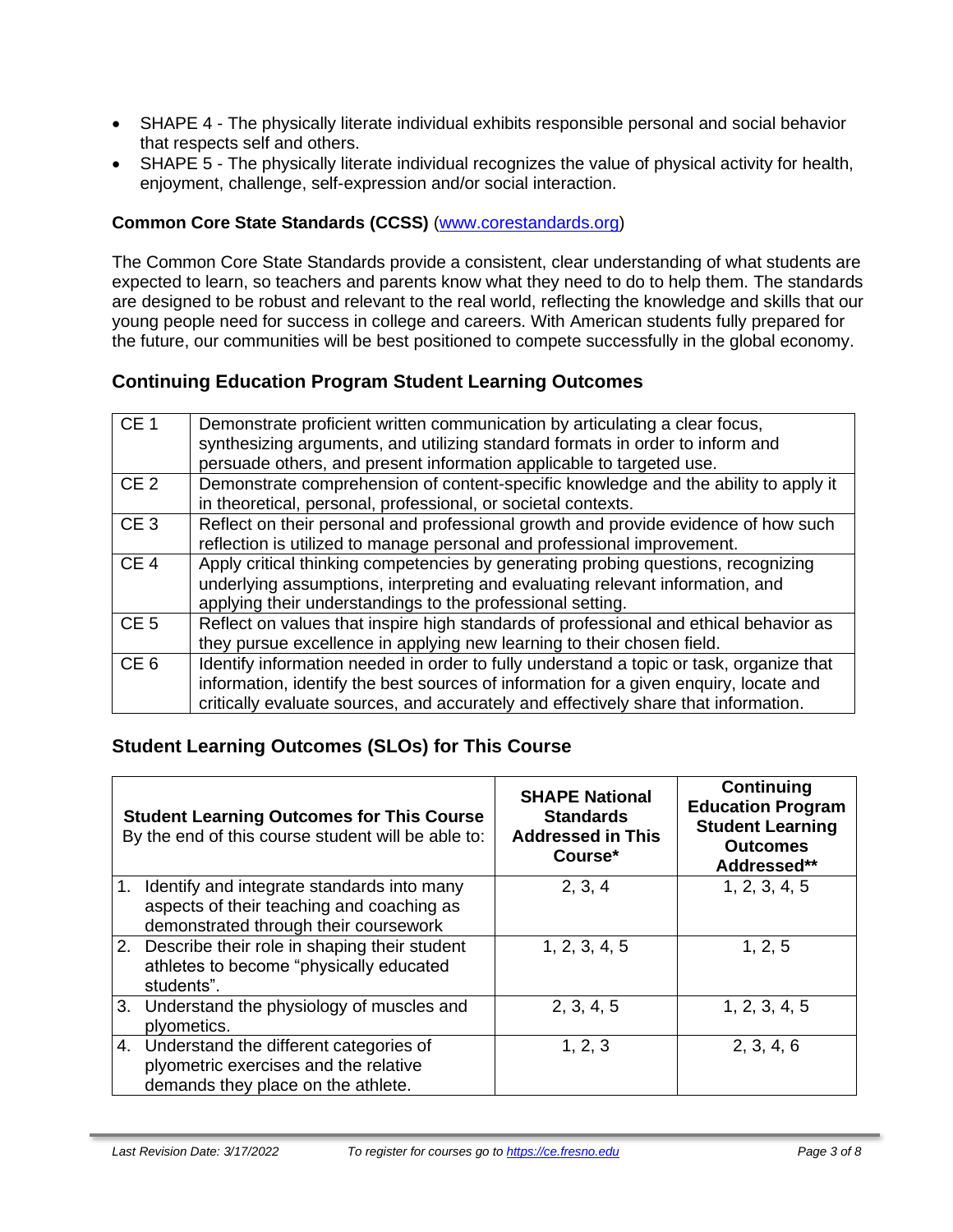|    | 5. Comprehend the most important<br>considerations in implementing and<br>administering a plyometric training program. | 2, 3, 4, 5    | 1, 2, 3, 4, 5 |
|----|------------------------------------------------------------------------------------------------------------------------|---------------|---------------|
| 6. | Assess and test the vertical and linear<br>jumping ability of your student athletes                                    | 1, 2, 3       | 2, 4, 6       |
|    | Apply the steps and principles to develop a<br>sport-specific plyometric training program for<br>a student athlete.    | 2, 3          | 1, 2, 4, 6    |
| 8. | Appreciate the human body and its ability to<br>perform physical activity.                                             | 1, 2, 3, 4, 5 | 2, 3, 4, 5    |

\* Please refer to the section on **National Standards Addressed in This Course**

\*\* Please refer to the section on **Continuing Education Program Student Learning Outcomes**

# **Topics, Assignments, and Activities**

| <b>Module</b><br><b>Module Title</b> | <b>Module Assignments and Activities</b>                                                                          | <b>Passing</b><br><b>Score</b><br>for Each<br><b>Assignment</b> |
|--------------------------------------|-------------------------------------------------------------------------------------------------------------------|-----------------------------------------------------------------|
| <b>Welcome Module</b>                | Introduction video<br>$\bullet$                                                                                   |                                                                 |
|                                      | <b>Course Syllabus</b><br>$\bullet$                                                                               |                                                                 |
|                                      | Introduce Yourself Forum                                                                                          |                                                                 |
|                                      | <b>Moodle Online Tutorial</b>                                                                                     |                                                                 |
| Module $1 -$                         | • The "Analysis and Application" papers address the                                                               | Pass                                                            |
| Analysis and                         | various chapters and issues covered in the High-                                                                  | Pass                                                            |
| <b>Application Papers</b>            | Powered Plyometrics text. Each paper will be 3 to 4                                                               | Pass                                                            |
|                                      | pages and include two sections: analysis (discussing the                                                          |                                                                 |
|                                      | major points presented in the chapter) and application                                                            |                                                                 |
|                                      | (applying the major points to a training program).                                                                |                                                                 |
|                                      | · Discussion Forum (post, read, respond)                                                                          | Pass                                                            |
| Module $2 -$                         | • To develop a working understanding of the principles                                                            | Pass                                                            |
| Video Analysis and<br>Program Design | and applications for plyometric training. In addition, the                                                        |                                                                 |
|                                      | participant will have the opportunity to develop an actual<br>plyometric workout program that he/she can use with |                                                                 |
|                                      | student athletes. The participant will also be encouraged                                                         |                                                                 |
|                                      | to design the plyometric training program reflecting any                                                          |                                                                 |
|                                      | unique demands required for a specific sport.                                                                     |                                                                 |
|                                      | · Discussion Forum (post, read, respond)                                                                          | Pass                                                            |
| Module $3 -$                         | • Implement the Plyometric Training Program you                                                                   | Pass                                                            |
| <b>Training Program</b>              | designed above for at least four (4) weeks. After four (4)                                                        |                                                                 |
| Reflection                           | weeks, write a brief reflection addressing positive and                                                           |                                                                 |
|                                      | negative aspects of the program.                                                                                  |                                                                 |
|                                      | • Discussion Forum (post, read, respond)                                                                          | Pass                                                            |
| Module $4-$                          | • Using the textbook and the references provided, create a                                                        | Pass                                                            |
| <b>Plyometric Lesson</b>             | classroom lesson plan or a workshop outline/script on                                                             |                                                                 |
| Plan                                 | Plyometric Training.                                                                                              |                                                                 |
|                                      | • Discussion Forum (post, read, respond)                                                                          | Pass                                                            |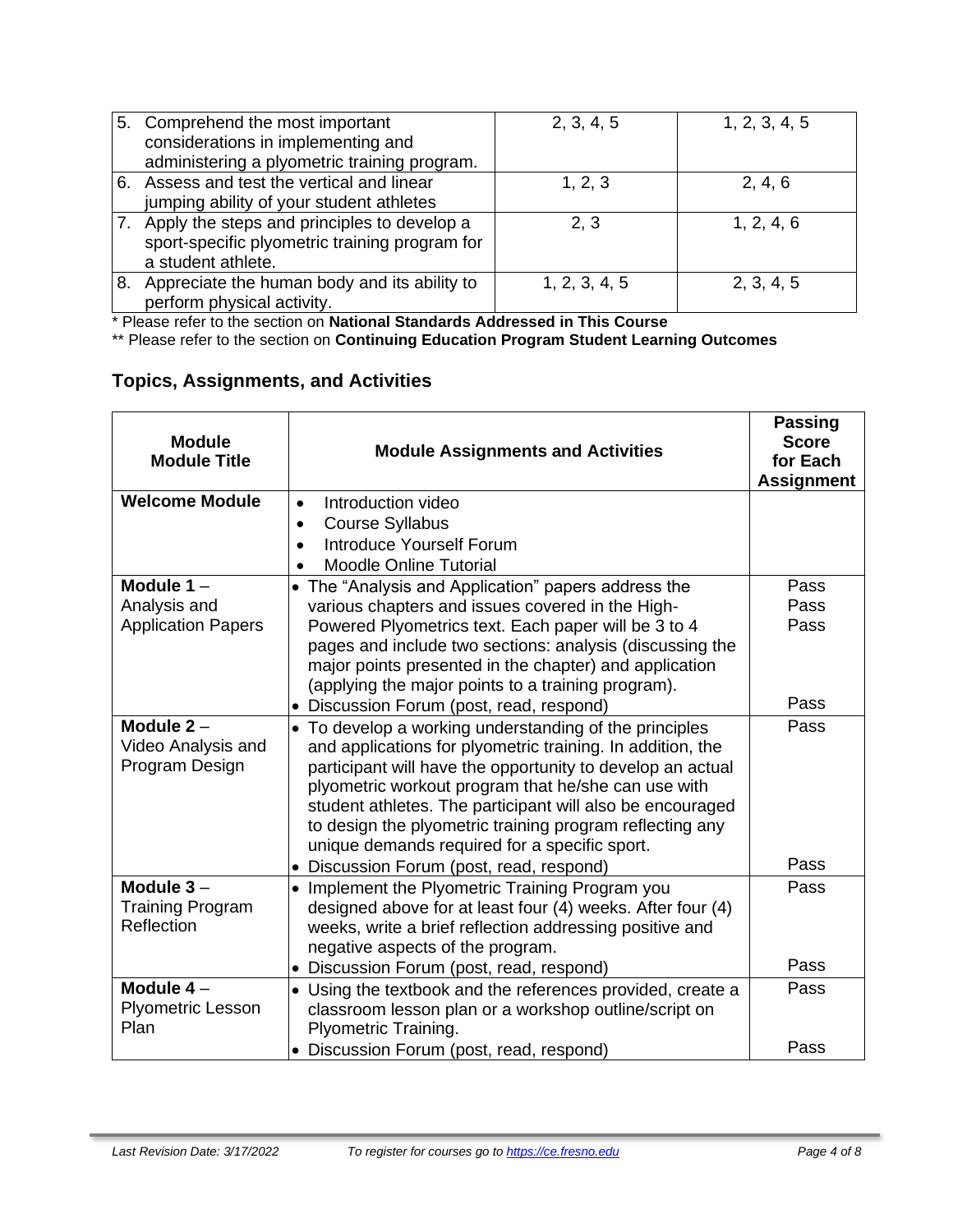| Module $5-$<br>Coach's Interview | • Interview an active coach focusing on his/her current<br>training program. You will develop a list of questions that<br>will address his/her current training program and his/her<br>interest in integrating some of the plyometric training<br>principles covered in this course into his/her own training<br>program. |  |
|----------------------------------|---------------------------------------------------------------------------------------------------------------------------------------------------------------------------------------------------------------------------------------------------------------------------------------------------------------------------|--|
| Course Wrap-up-                  | <b>Final Reflection Forum</b>                                                                                                                                                                                                                                                                                             |  |
| Grading and                      | <b>Course Evaluation</b>                                                                                                                                                                                                                                                                                                  |  |
| Evaluation                       | <b>Course Completion Checklist</b>                                                                                                                                                                                                                                                                                        |  |
|                                  | <b>Grade Request / Transcript Request</b>                                                                                                                                                                                                                                                                                 |  |

# **Grading Policies, Rubrics, and Requirements for Assignments**

#### **Grading Policies**

- Assignments will be graded per criteria presented in the course rubrics.
- $A = 90-100\%$  and  $B = 80-89\%$ , (anything below 80% will not receive credit.)
- The discernment between an A or a B letter grade is at the discretion of the instructor based on the quality of work submitted (see course rubrics).
- Coursework falling below a B grade will be returned with further instructions.
- All assignments must be completed to receive a grade and are expected to reflect the quality that teacher-training institutions require of professional educators. If completed assignments do not meet this standard, students will be notified with further instructions from the instructor.

| Grade     | Percentage | <b>Description</b> | <b>Rubric</b>                                                                                                                                                                                   |
|-----------|------------|--------------------|-------------------------------------------------------------------------------------------------------------------------------------------------------------------------------------------------|
| A         | 90-100%    | Excellent          | Meets all course / assignment requirements with<br>significant evidence of subject mastery and<br>demonstration of excellent graduate level<br>professional development scholarship.            |
| B         | 80-89%     | Very Good          | Adequately meets criteria for all course/assignment<br>requirements - demonstrates subject competency<br>with very good graduate level professional<br>development scholarship.                 |
| <b>NC</b> | Below 80%  | Unacceptable       | Does not meet the minimum criteria for all<br>course/assignment requirements and demonstrated<br>little, if any, evidence of acceptable graduate level<br>professional development scholarship. |

#### **Grading Rubrics**

#### **Writing Requirements**

- **Superior:** Writing is clear, succinct, and reflects graduate level expectations. Clearly addresses all parts of the writing task. Maintains a consistent point of view and organizational structure. Include relevant facts, details, and explanations.
- **Standard:** Writing is acceptable with very few mistakes in grammar and spelling. Addresses most parts of the writing task. Maintains a mostly consistent point of view and organizational structure. Include mostly relevant facts, details, and explanations.
- **Sub-standard:** Writing contains noticeable mistakes in grammar and spelling. Does not address all parts of the writing task. Lacks a consistent point of view and organization structure. May include marginally relevant facts, details, and explanations.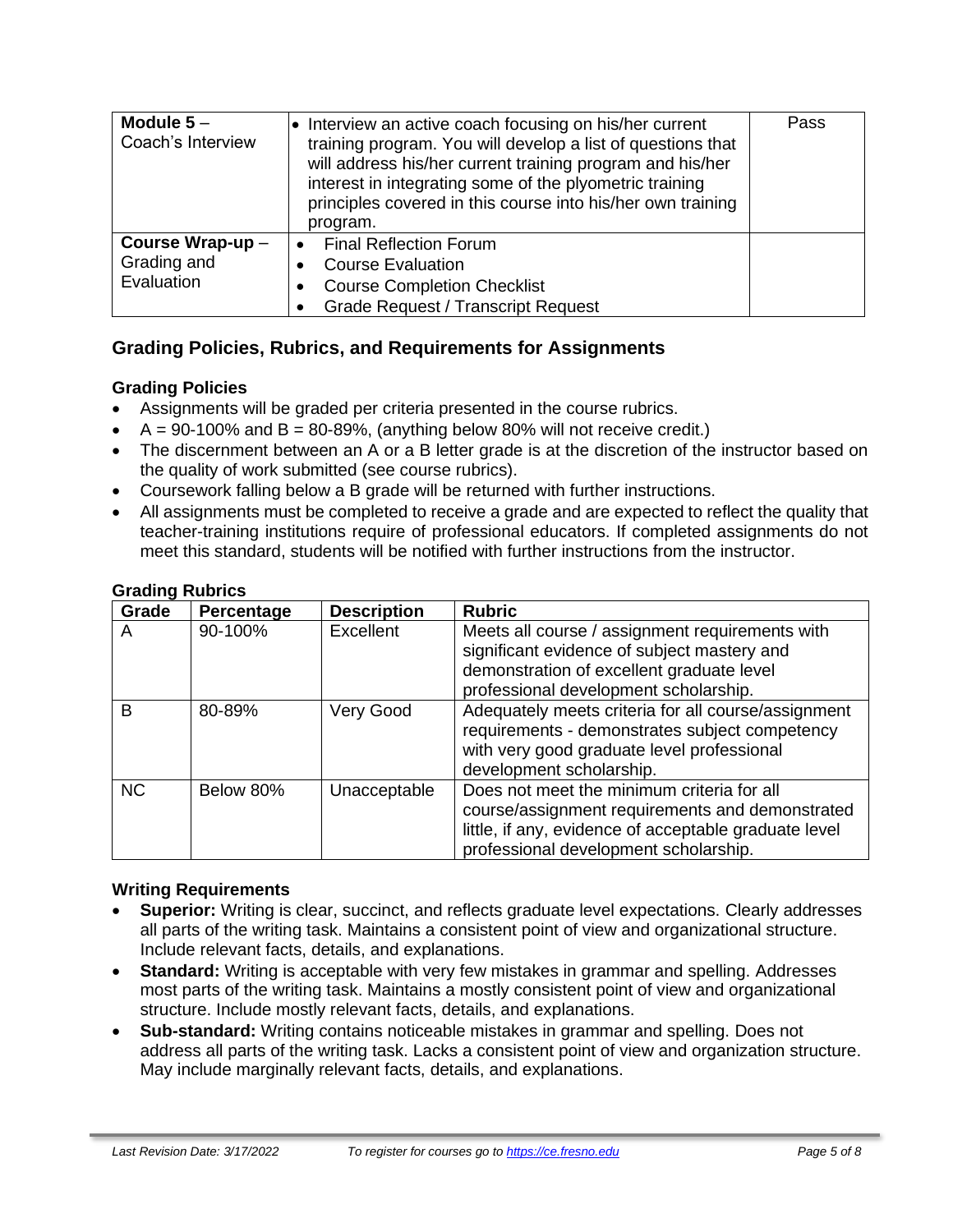#### **Lesson Plan Requirements**

- **Superior:** Instructional goals and objectives clearly stated. Instructional strategies appropriate for learning outcome(s). Method for assessing student learning and evaluating instruction is clearly delineated and authentic. All materials necessary for student and teacher to complete lesson clearly listed.
- **Standard:** Instructional goals and objectives are stated but are not easy to understand. Some instructional strategies are appropriate for learning outcome(s). Method for assessing student learning and evaluating instruction is present. Most materials necessary for student and teacher to complete lesson are listed.
- **Sub-standard:** Instructional goals and objectives are not stated. Learners cannot tell what is expected of them. Instructional strategies are missing or strategies used are inappropriate. Method for assessing student learning and evaluating instruction is missing. Materials necessary for student and teacher to complete lesson are missing.

#### **Discussion Forum Requirements**

- **Superior:** Response was at least 1 page (3 fully developed paragraphs) in length. Thoroughly answered all the posed questions, followed all the assignment directions, proper grammar and no spelling errors. Language is clear, concise, and easy to understand. Uses terminology appropriately and is logically organized.
- **Standard:** Response was ½ to 1 page in length (2-3 fully developed paragraphs). Answered all the questions but did not provide an in-depth analysis, followed most of the assignment directions, proper grammar and no spelling errors. Language is comprehensible, but there a few passages that are difficult to understand. The organization is generally good.
- **Sub-standard:** Response was less than ½ page in length (1 paragraph). Did not answer all the required questions and/or statements or responses were superficial, vague, or unclear, did not follow the assignment directions, many grammar and spelling errors. Is adequately written, but may use some terms incorrectly; may need to be read two or more times to be understood.

# **Instructor/Student Contact Information**

Throughout the course participants will be communicating with the instructor and their classmates on a regular basis using asynchronous discussion forums. A virtual office is utilized for class questions and students are provided with instructor contact information in the event they want to make email or phone contact. In addition, students are encouraged to email or phone the instructor at any time. Students will also receive feedback on the required assignments as they are submitted.

# **Discussion Forums**

Participation is an important expectation of this course and all online courses. Online discussions promote reflection and analysis while allowing students to appreciate and evaluate positions that others express. While students may not be engaging with the same students throughout this course they will be expected to offer comments, questions, and replies to the discussion question whenever possible. The faculty role in the discussion forum is that of an observer and facilitator.

# **Coursework Hours**

Based on the Carnegie Unit standard, a unit of graduate credit measures academic credit based on the number of hours the student is engaged in learning. This includes all time spent on the course: reading the textbook, watching videos, listening to audio lessons, researching topics, writing papers, creating projects, developing lesson plans, posting to discussion boards, etc. Coursework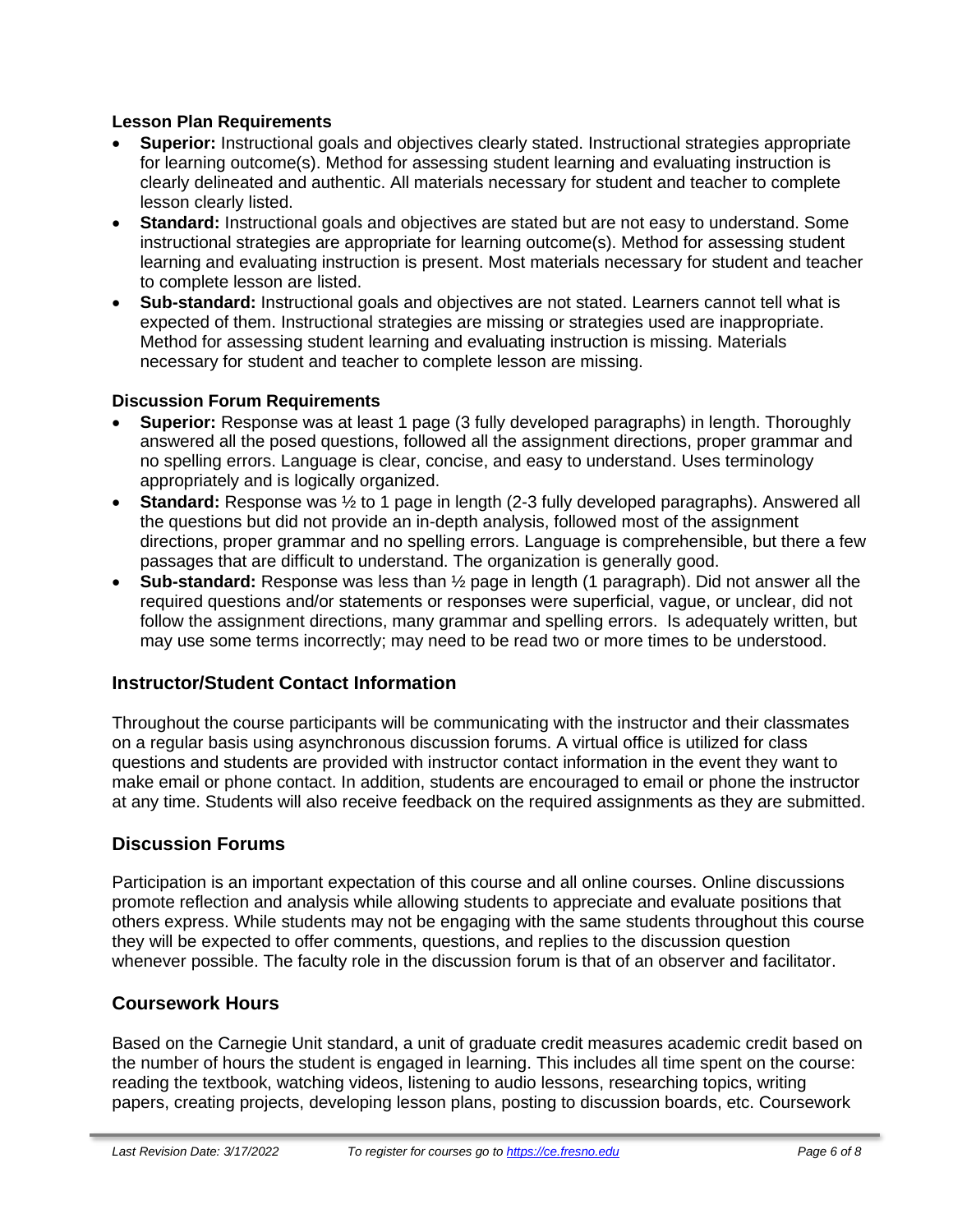offered for FPU Continuing Education graduate credit adheres to 45 hours per semester unit for the 900-level courses. Therefore, a student will spend approximately 135 hours on a typical 3-unit course.

# **Services for Students with Disabilities**

Students with disabilities are eligible for reasonable accommodations in their academic work in all classes. In order to receive assistance, the student with a disability must provide the Academic Support Center with documentation, which describes the specific disability. The documentation must be from a qualified professional in the area of the disability (i.e. psychologist, physician or educational diagnostician). Students with disabilities should contact the Academic Support Center to discuss academic and other needs as soon as they are diagnosed with a disability. Once documentation is on file, arrangements for reasonable accommodations can be made. For more information and for downloadable forms, please go to [https://www.fresno.edu/students/academic](https://www.fresno.edu/students/academic-support/services-students-disabilities)[support/services-students-disabilities.](https://www.fresno.edu/students/academic-support/services-students-disabilities)

# **Plagiarism and Academic Honesty**

All people participating in the educational process at Fresno Pacific University are expected to pursue honesty and integrity in all aspects of their academic work. Academic dishonesty, including plagiarism, will be handled per the procedures set forth in the Fresno Pacific University Catalogue <https://www.fresno.edu/students/registrars-office/academic-catalogs>

# **Technology Requirements**

To successfully complete the course requirements, course participants will need Internet access, can send and receive email, know how to manage simple files in a word processing program, and have a basic understanding of the Internet. Please remember that the instructor is not able to offer technical support. If you need technical support, please contact your Internet Service Provider.

**Moodle:** This course will be delivered totally online. Moodle is a learning management system that provides students access to online resources, documents, graded assignments, quizzes, discussion forums, etc. Moodle is easy to learn and has a friendly user interface. To learn more about Moodle, go to [https://docs.moodle.org/33/en/Student\\_FAQ.](https://docs.moodle.org/33/en/Student_FAQ) There are also some student tutorials on the Center for Online Learning website at Fresno Pacific University - [https://col.fresno.edu/student.](https://col.fresno.edu/student)

**Moodle Site Login and Passwords:** Students will need to have internet access to log onto [https://ce-connect.fresno.edu.](https://ce-connect.fresno.edu/) The username and password numbers for Moodle access will be sent to you by the university using the email address you submitted at the time of registration. The instructor will then contact you with a welcome communication. If you need help with your username and password recovery, please contact the Continuing Education office at (800) 372- 5505 or (559) 453-2000 during regular office hours - Mon-Fri 8:00 am to 5:00 pm. or email them at [prof.dev@fresno.edu.](mailto:prof.dev@fresno.edu)

**Getting Help with Moodle:** If you need help with Moodle, please contact the Center for Online Learning (COL), by telephone or the website. Help by phone (559) 453-3460 is available Mon-Thurs 8:00 am to 8:00 pm and on Fridays from 8:00 am to 5:00 pm, or by filling out a "Request Services" form at [https://col.fresno.edu/contact/request-services.](https://col.fresno.edu/contact/request-services) Please identify that you are with the "School = Continuing Education".